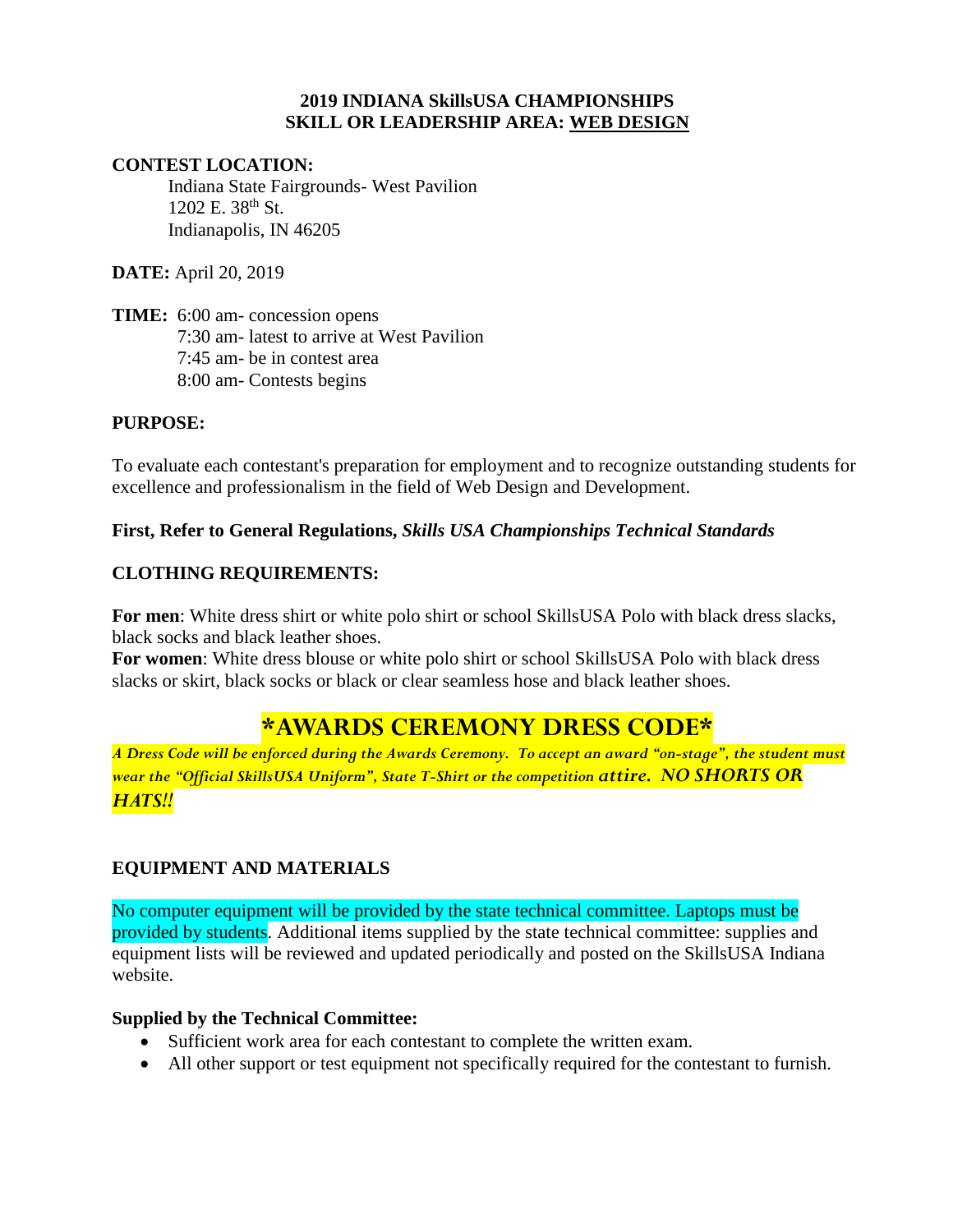# **Supplied by Contestant:**

- Laptop computer with a CD drive, USB port or Ethernet connection, to allow for easy file transfers.
- Laptop computer must be preloaded with a plain text (ASCII) editor, multiple browsers, and graphic software to be used by the student. Contestants must bring proof of software license (No software will be supplied by the technical committee). Use of code generating software like Dreamweaver is allowed. No pre-written code may be used during the competition. This includes, but is not limited to, frameworks like Bootstrap, Tailwind, Foundation, ReactJS, AngularJS, and libraries like JQuery.
- Power Strip
- Sketch paper for story boards and wireframes
- Drawing Pencils
- Colored Pencils or Markers
- Optional: A hub or switch with straight through cabling to create a peer-to-peer network between the teams 2 computers.

# **SCOPE OF THE CONTEST**

The contest will consist of three parts: a team-based website design and development practicum, an individual contestant written exam, and an assessment of professionalism.

The contest will focus on areas such as layout, wireframe and story board and design, website accessibility issues as outlined in the current Web Content Accessibility Guidelines (more information at<http://www.w3.org/WAI/intro/>). There will be emphasis on mobile responsiveness, creative aspects, CSS, HTML5 coding and client-side scripting.

# **Web Design and Development Practicum:**

The purpose of practicum is to test each team's ability to work cooperatively to design and develop a website based upon a set of requirements for a hypothetical or existing company or organization.

# **Written Examination:**

The purpose of the written portion of the contest is to test each contestant's knowledge of Web design, development and administration. Questions from the written evaluation will be taken from the following general topic areas:

- Web Programming (HTML5, JavaScript, and CSS)
- Responsive Web Design
- website Design (usability, accessibility)
- website Management
- Project Management
- Mobile First
- Legal Issues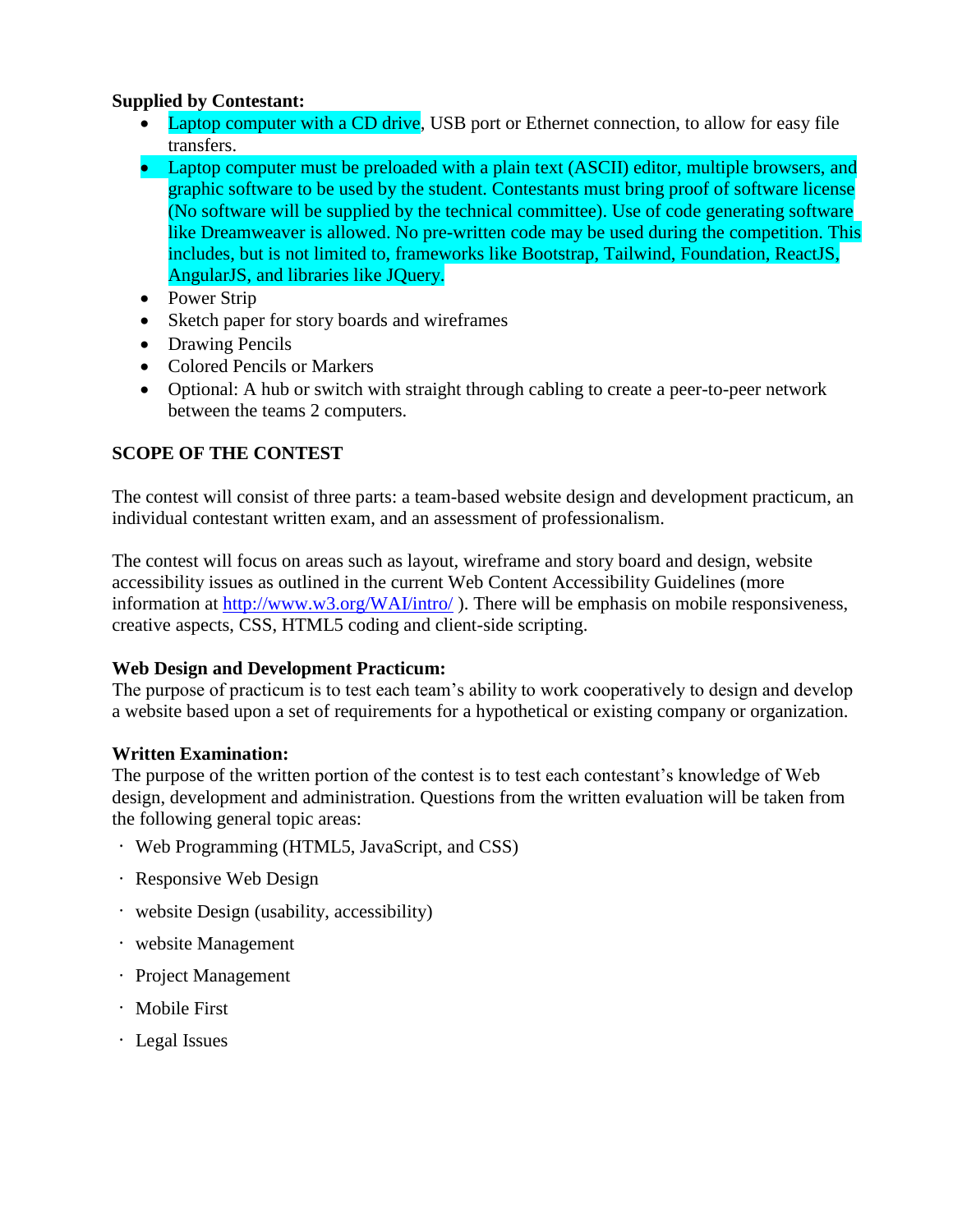# **Professionalism:**

The purpose of the Professional Assessment portion of the Web Design Contest is to assess each contestant's "soft skills" and skill sets desired by potential employers: the ability to communicate with others, working cooperatively in a team environment, resolving conflicts, confronting ethical dilemmas, and managing time in an effective manner.

# **Frequently Asked Questions**

# **SkillsUSA FAQ's**

*Q*. Will there be a need for Internet access? And if so, how will it be provided?

**A**. Internet access will not be provided during the contest. Contestants found logging into the Internet, texting or talking on cellphones during the contest will be disqualified. Cellphones cannot be used during the contest. All cellphones must remain pocketed and powered OFF.

*Q*. Do we need to make any web hosting arrangements or provide a Web server?

**A**. No. Server-side functionality will not be provided or needed for this year's contest. Each team's website will be evaluated as it displays and functions within a variety of browsers. Each team must deliver their entire website project on thumb drive for judging. Thumb drives and team-provided equipment must be virus scanned before use. If a virus is transmitted to a judge's computer, the team will be disqualified.

*Q*. Can we bring reference material for use during the contest? **A**. No.

*Q*. What reference material will be provided during the contest?

**A**. None. This contest is to test your skills.

*Q*. Are students allowed to bring stock photos or will necessary photos be furnished? **A**. No. All graphics and artwork be provided to the teams on thumb drives the day of the contest. If desired, teams may create graphics during the competition.

*Q*. Are we allowed to bring a printer? **A**. No.

*Q*. We set a certain level of security on our file sharing – will you need access to our shares? **A**. No.

*Q*. What are the requirements for the work resume format. Should it be traditional paper resume or designer's e-portfolio. Please, specify the formats. **A**. SkillsUSA only specifies a one-page resume.

*Q*. Are contestants restricted to using only HTML and CSS, or can Frontpage/Expression and Dreamweaver software be used?

**A**. Teams may use whatever editor they want, provided the software does not generate any code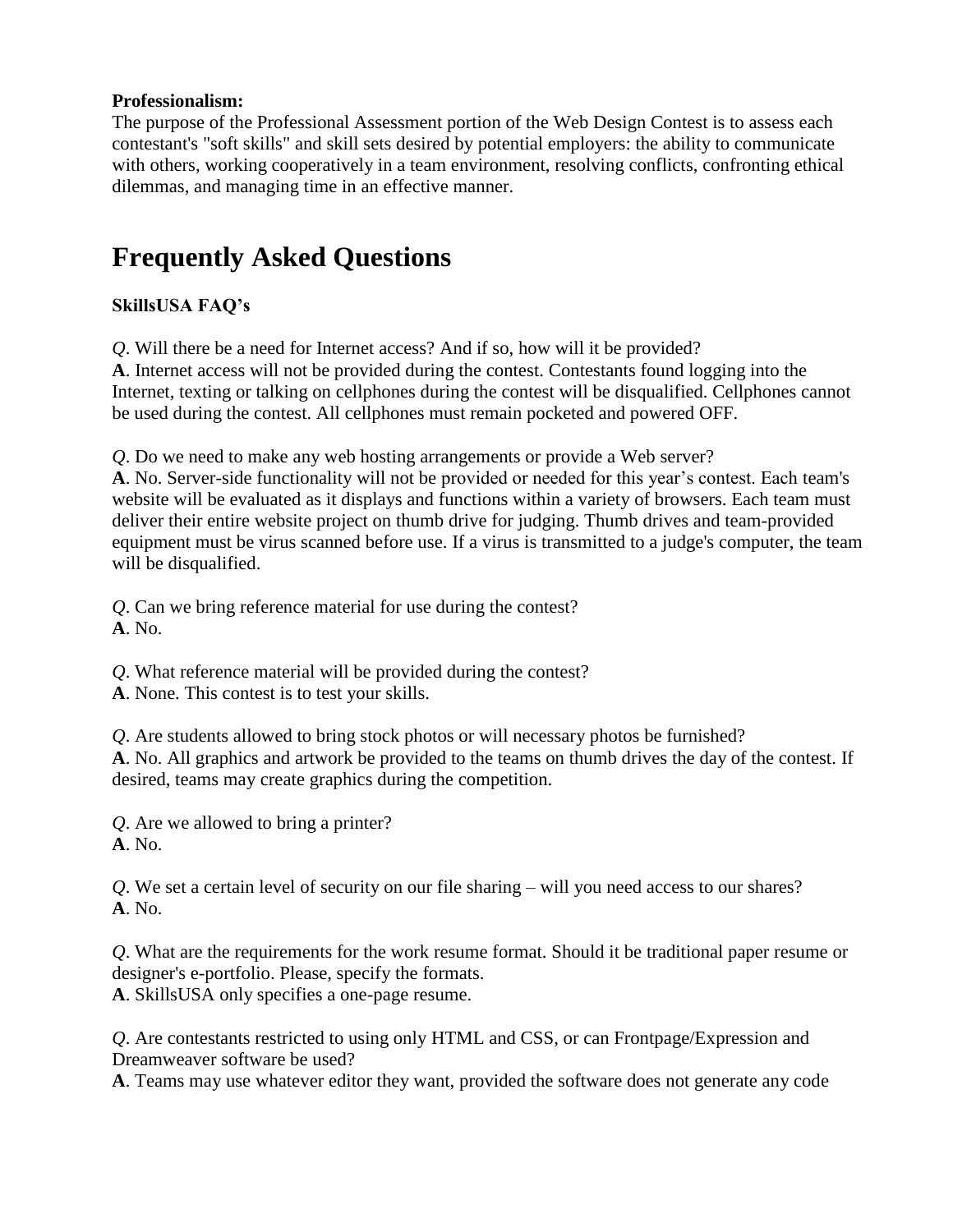automatically, and provided that they bring proof of software license. If graphical development software is used, the result must be viewable and editable source code. Production sites cannot be 100% Flash or Shockwave. Use of code generating software like Dreamweaver and FrontPage/Expression are forbidden. Use of pre-written code libraries like JQuery are not allowed. Use of frameworks like Bootstrap, Tailwind, Foundation, ReactJS, and AngularJS are not allowed.

*Q*. Are contestants required to supply their own Web hosting / Web server? **A**. No.

*Q*. Do we need to bring a Web server with us to the conference?

**A**. No. It will not be allowed.

*Q.* Will SkillsUSA verify that there is no Web page content already on each team's computers? **A**. Absolutely.

*Q*. Do the students need to be working on a non-profit site before the contest, or will they have to start a site from scratch during the contest?

**A**. Each team must develop a website from scratch during the contest. Any team found to be using previously developed content for the contest will be disqualified. This includes *JavaScript libraries and jQuery.*

*Q*. Will participants be able to do any work in Illustrator or Photoshop?

**A**. Teams may use whatever graphics authoring tools they want, provided that they bring proof of software license.

*Q*. We are confused about the use of a wireframe and a storyboard. What is a wireframe? What do we have to put on the storyboard?

**A**. In industry, storyboards are typically used as low-tech methods during initial website design to capture ideas about site navigation. A storyboard is a chart that shows the relationship between all the pages on a site. Wireframes sketch the layout of a single page. A site should have at least one wireframe for each different page layout used within the site. Some wireframes may be used for only one page while others may be used by multiple pages.

*Q*. Can laptops be used instead of desktop computers?

**A**. Considering work space limitations, laptops are preferable. Each team may have up to 2 computers in their station.

*Q* Can we bring a test laptop (e.g.: a PowerBook or a Linux laptop.)?

**A**. Each team may have up to 2 computers in their station. Power strips are also required. The room in which we will meet has no computer equipment in it. Contestants must provide their own equipment.

*Q*. What is the time allowed to produce the challenges? (Limitations on who can work when?) **A**. The contest will be 4 to 5 hours, the exact schedule is TBD.